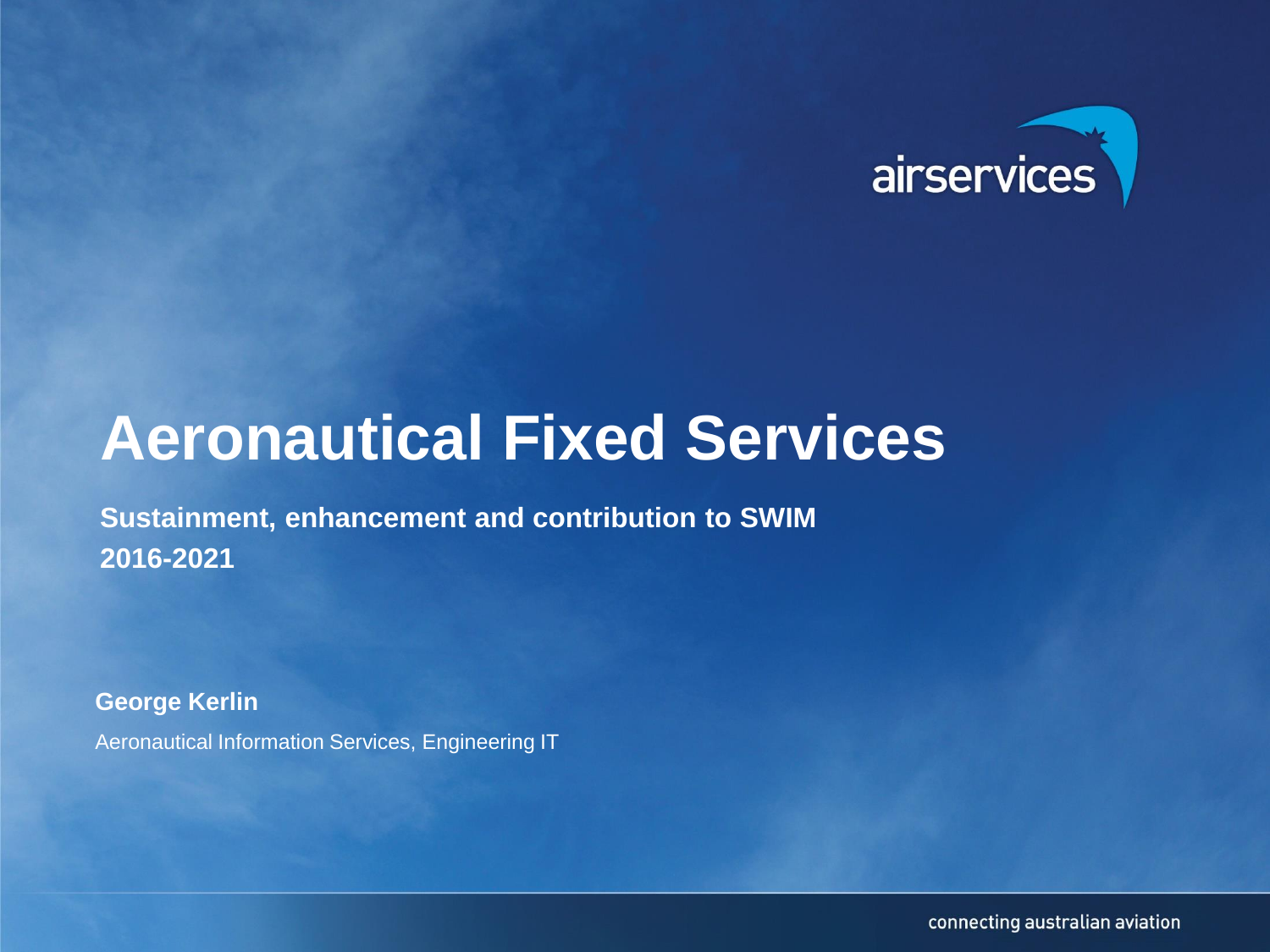

## **System Sustainment**

- 1. Comsoft AIDA-NG, CADAS and ATN routers commissioned 2007; hardware refresh needed before 2017:
	- Refresh same physical footprint (27 servers across 3 instances)
	- Full virtualisation using VMware (12 servers)
	- Partial virtualisation (18 servers)
	- Not considering IaaS or SaaS at this stage (among other things, it would invalidate CRV assumptions and the CBA)
- 2. Domestic circuits
	- Migrating AFTN/X.25 to AFTN/IP except:
		- Eurocat (AFTN/X.25 sustained until CMATS)
		- NAIPS (software too complex)
		- DOTS (TDM) and MDPDS (Tower MET)
- 3. International circuits
	- Promina obsolescence (migrate NZ, USA to AMHS before CRV)?